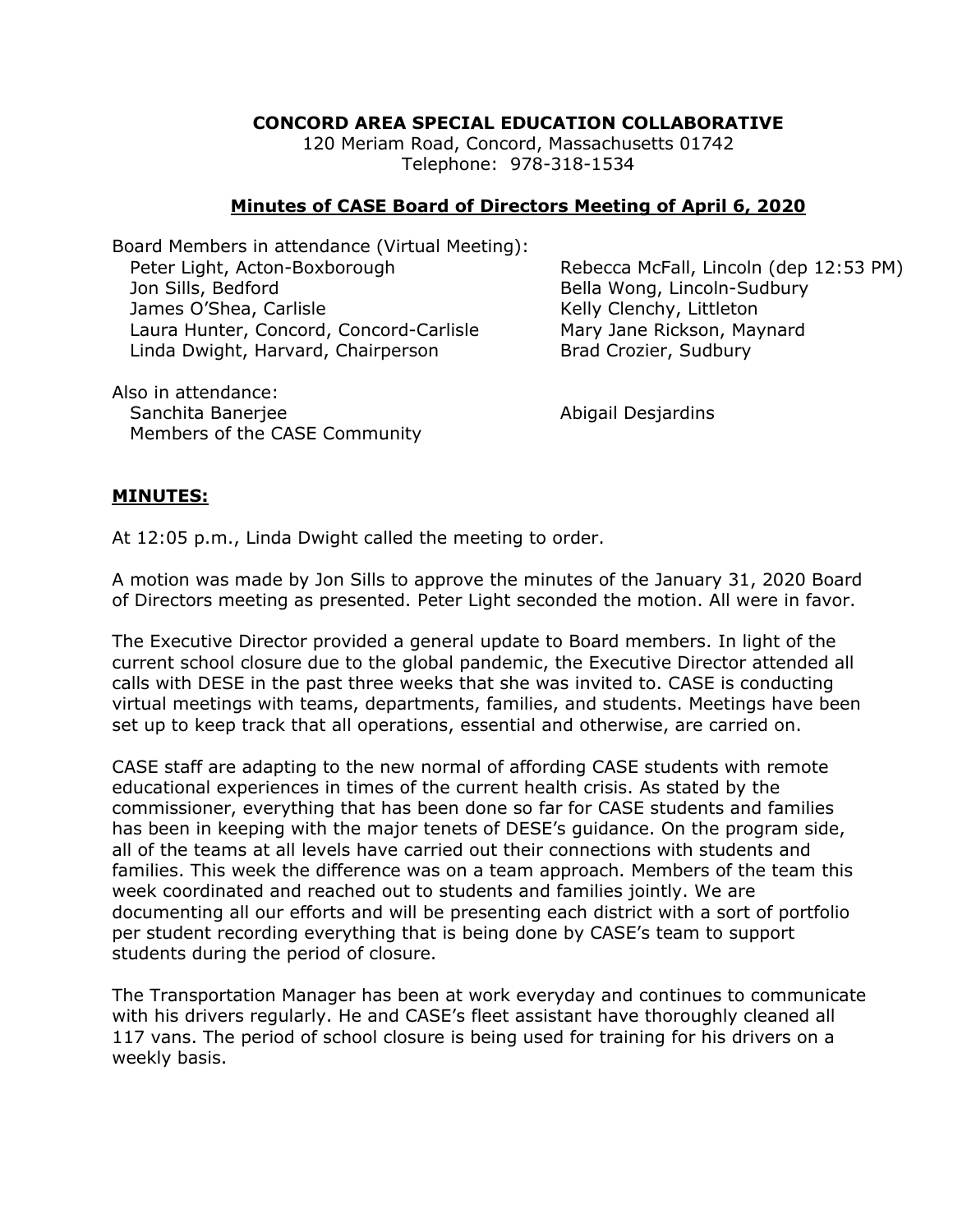We have been in regular touch with families during this incredibly difficult time. We are also providing resources for our families, along with sharing virtual activities for their benefit. A special edition of our family newsletter has been sent out. A parent survey has been sent out to get feedback on the quality of our parent outreach so far and to determine families communication, preferences, and technological needs to improve our remote learning plan phase.

Our CETT Department has been very active during this time in creating online tools – resources that students, staff, and families can access. They have also set up and conducted tutorials for staff in various aspects of working remotely.

Peter Light thanked the Executive Director and her team for all of their hard work.

There was discussion on what districts were planning to do to keep remote learning continuing during April vacation. Most of the districts decided to cancel April vacation and to continue the remote learning during this time.

There were no public comments.

Included in the Board packet is the collaborative's MOU with the CASE teachers association regarding the COVID-19 as it relates to work conditions at this current time. A motion was made by Jon Sills to accept the MOU as written. Bella Wong seconded the motion. All were in favor. A motion was made by Jon Sills to give Linda Dwight authority to sign on behalf of the Board. Bella Wong seconded the motion. All were in favor.

The Executive Director updated the Board on the Remote Learning Plan as a guideline for the collaborative. The goal is to make sure we have plans in place for students with an emphasis on learning as delineated by DESE. This is a solid document and the MTA thought it was well done.

The Board reviewed the topic of payment of CASE's hourly staff. This is in light of the current outbreak causing the state of emergency and resultant closure of schools, special education programs and operations in Massachusetts. Jeffrey Riley, MA Commissioner put forth recommendations on March 27, 2020 for school districts to continue payments for contracted services (collaborative programs) and outsourced operational services (transportation) that are needed to ensure continuity of essential services when schools reopen.

Linda Dwight presented language that the Harvard Public Schools used for payment of hourly staff. Jon Sills moved to approve this language amended to replace Harvard Public Schools with the CASE Collaborative. Kelly Clenchy seconded the motion. All were in favor. The approved motion is as follows: *"During the period starting March 16, 2020 to May 4, 2020 inclusive or to such later date as the Governor of Massachusetts may determine for the continued closure of all public schools in the Commonwealth of Massachusetts, or the Executive Director may determine for the continued closure of the CASE Collaborative, whichever date is later, due to COVID–19 in the 2019-2020 school year, hereinafter referred to as the "Closure Period," the CASE*